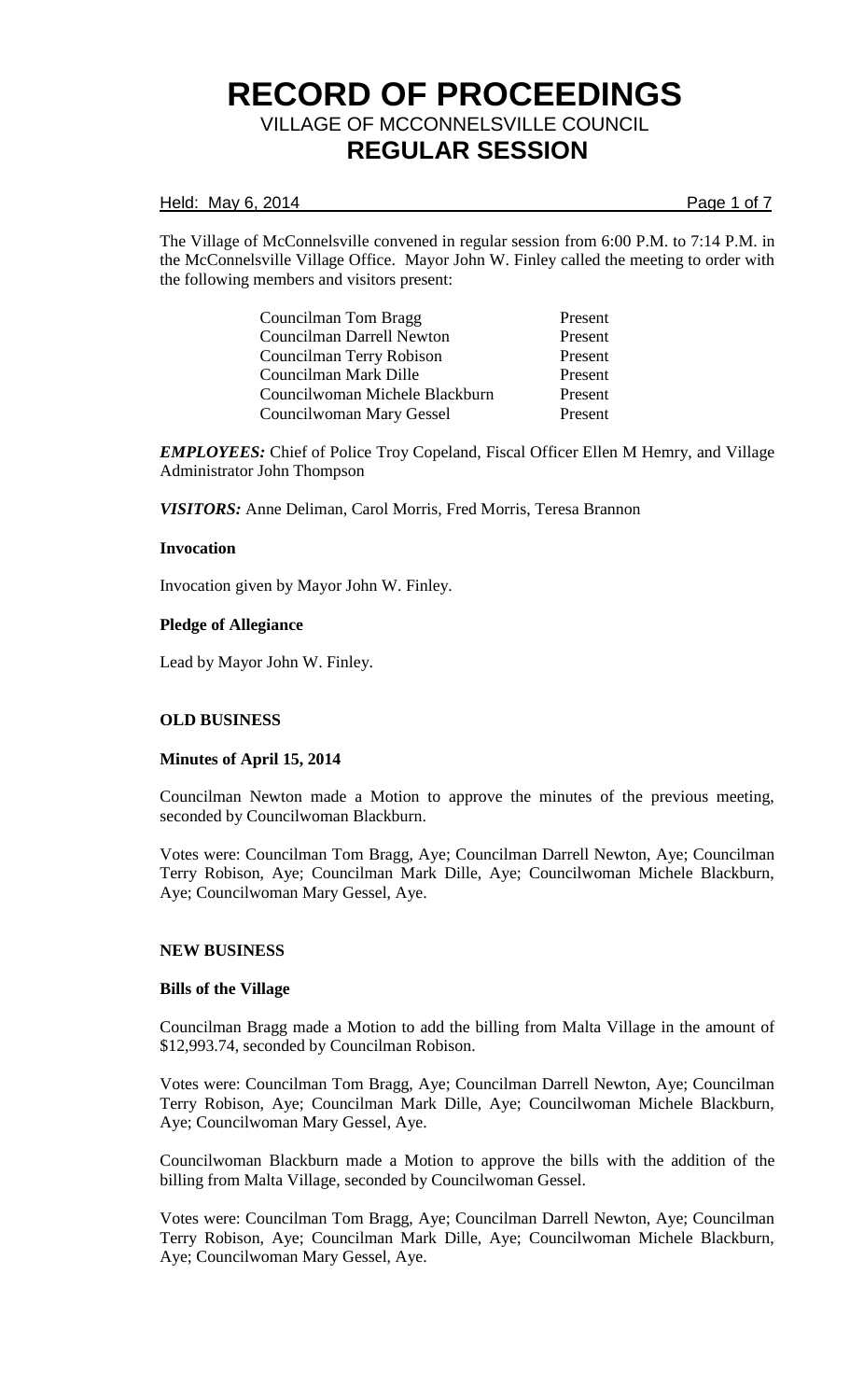Held: May 6, 2014 **Page 2 of 7** 

# **Monthly Financial Reports and Bank Reconciliation**

Council signed off on the April Monthly Financial Reports and Bank Reconciliation.

## **Public Participation**

Ms. Anne Deliman, owner of The Paw Print addressed Council regarding an Open House she will be having on May  $17<sup>th</sup>$ . Ms. Deliman stated she had already received permission from Mayor Finley to close Riverview Lane from South Tenth Street to South Ninth Street between the hours of 2 P.M. to 8 P.M. and wanted to thank everyone for that. Ms. Deliman questioned if she needed anything to block off the road.

Village Administrator Thompson stated he will get the road closed signs ready for the event.

## **Mayor John W. Finley**

Mayor Finley passed information around for Council to view regarding Time Warner's merger.

Mayor Finley reported April Mayor's Court receipts as follows: Village - \$5,095.06; Morgan County Treasurer - \$332.50; Treasurer of State – \$1,052.50 for a total of \$6,480.06. Mayor Finley reported April Income Tax receipts as \$82,601.70. Mayor Finley reported April Parking Meter receipts as follows: Fines - \$205.03; Meters - \$1,343.39 for a total of \$1,548.42.

Mayor Finley reported he was in receipt of a letter from the M & M Jaycees asking for permission to close the Square for the Cruise-In on June  $14<sup>th</sup>$  from 12 P.M. until 8 P.M.

Councilman Bragg made a Motion to allow the closing of the Square for the Annual Cruise-In, seconded by Councilman Robison.

Votes were: Councilman Tom Bragg, Aye; Councilman Darrell Newton, Aye; Councilman Terry Robison, Aye; Councilman Mark Dille, Aye; Councilwoman Michele Blackburn, Aye; Councilwoman Mary Gessel, Aye.

Fiscal Officer Hemry will get a letter out to them letting them know of the approval.

Mayor Finley pasesd information around for Council to view regarding Buckeye Hills upcoming meeting.

Mayor Finley reported he recently met with the Architect and reviewed cost estimates and plans for a new Village Hall. Mayor Finley has the plans here for Council to review after the meeting. Mayor Finley stated he and Council will need to sit down and discuss these and to see if we can apply for any grants if Council wishes to proceed with this project.

#### **6:22 P.M. – Teresa Brannon entered the meeting.**

# **Ordinance 14-13**

Mayor Finley introduced Ordinance 14-13, AN ORDINANCE DECLARING CERTAIN PROPERTY AS SURPLUS PROPERTY AND AUTHORIZING THE TRADE OF THE PROPERTY.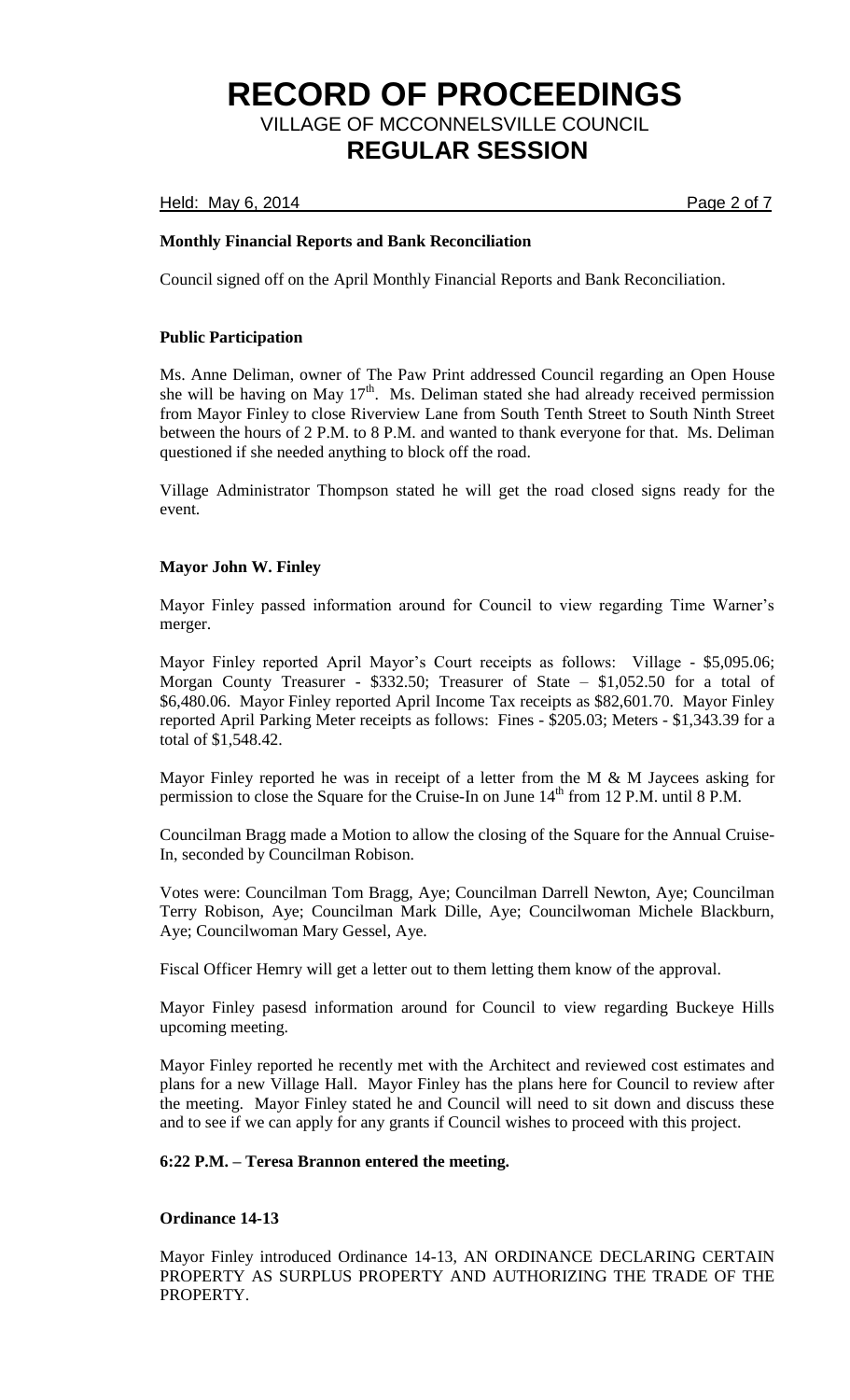### Held: May 6, 2014 **Page 3 of 7**

Councilman Bragg made a Motion to suspend the rules requiring three separate and disctinct readings and place on emergency measure, seconded by Councilwoman Gessel.

Votes were: Councilman Tom Bragg, Aye; Councilman Darrell Newton, Aye; Councilman Terry Robison, Aye; Councilman Mark Dille, Aye; Councilwoman Michele Blackburn, Aye; Councilwoman Mary Gessel, Aye.

Councilman Bragg made a Motion to adopt Ordinance 14-13 on emergency measure, seconded by Councilwoman Blackburn.

Votes were: Councilman Tom Bragg, Aye; Councilman Darrell Newton, Aye; Councilman Terry Robison, Aye; Councilman Mark Dille, Aye; Councilwoman Michele Blackburn, Aye; Councilwoman Mary Gessel, Aye.

Ordinance 14-13 was duly adopted.

## **Village Administrator John Thompson**

Village Administrator Thompson reported a Preconstruction Meeting was held today on HVAC for the Opera House. The Bid opening is the 19<sup>th</sup> of May at 2:00 P.M. in the Commissioner's Office. Village Administrator Thompson stated it should be installed and in place by the end of August.

Village Administrator reported there was an incident on Fourth Street; Councilman Newton went with him to view the problem. The hill has slipped where the Gas Company had done work last year; it has been turned over to them and their Engineer is to come look at it.

Village Administrator Thompson reported Shannon Wells will be at the next council meeting to discuss the Distress Grant and the surveys that were sent out. At this time she will have proposed projects for Council to look over and select. We will apply for this grant the end of May or first of June.

Village Administrator Thompson reported the Engineers are working on the Sewer Separation Project; hopefully we will have a closer estimate on it, so we can start applying for grants.

Village Administrator Thompson reported the crew has started working on getting the pool ready for the summer. Everything is backed up due to the weather.

Village Administrator Thompson reported he will be getting an estimate for a plastic lining for the pool floor to seal up the cracks; may be able to put this through the Distress Grant.

#### **Chief of Police Troy Copeland**

Chief Copeland reported the month of April was very busy for the Police Department. They had 47 traffic citations; 11 Misdemeanor arrests; and, 60 traffic stops.

Chief Copeland stated he is putting in for a Grant for some equipment for the Police Department. The deadline is May  $14<sup>th</sup>$ . He is applying for \$17,000 for in car cameras that includes audio when outside of the vehicle; it also includes a wireless server to download photos remotely.

Chief Copeland reported he has contacted Noble County Jail Monday to see if they could house some of our inmates. Chief Copeland stated Regional Jail charges \$60 per day to house an inmate; whereas, Noble will house them for \$50 per day. Chief Copeland stated we took three prisoners over tonight for the first night of housing.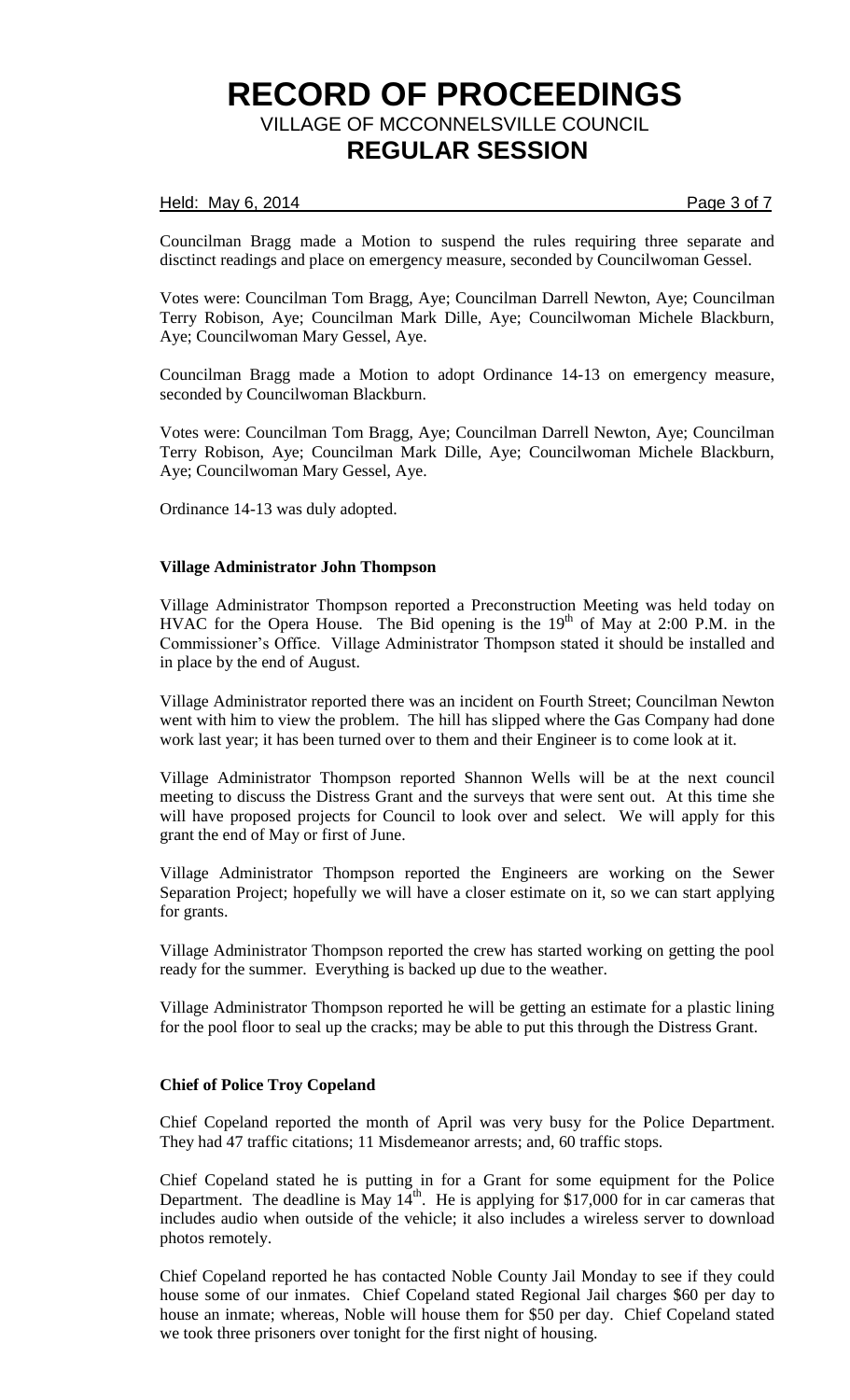### Held: May 6, 2014 **Page 4 of 7**

Mayor Finley stated we are not only doing this to save money; but, it is a closer safer drive for the Officers. Nelsonville is full a lot of times; and, the criminals are beginning to know this.

Chief Copeland stated it is hard to find a jail to take females. He has made some calls to Zanesville to see if we can have a space for them up there.

Chief Copeland stated the entire County has two spaces at Regional; and, we can rarely house one there.

Chief Copeland had the following reports:

- 1. A drunk driver knocked down a Speed Limit sign at the Intersection of Seventh and Eighth Streets; he was found guilty tonight and was ordered to pay restitution.
- 2. There was a home burglary; with the theft of a pistol; case is under investigation.
- 3. Braggs Furniture had a U-Haul stolen.
- 4. Two intoxicated men were arrested for stealing lawn chairs at Kroger at 1:30 in the morning.
- 5. An Officer attempted to stop vehicle on State Route 78 for speeding; they fled going at a rate of speed over 100 mph. That vehicle crashed on Mummey Road; the passenger was hurt. The driver was convicted.
- 6. There was a felonious assault case on Halcyon Avenue.
- 7. A juvenile was punched and given a broken jaw on Halcyon Avenue; charges are pending.
- 8. Officer Weyant has been attending a class this past Monday and Tuesday for Advanced Roadside Impairment.
- 9. Chief Copeland will be attending a Taser Instruction Class in London this Thursday and Friday. He will then be able to teach other officers the use of a Taser.
- 10. Officer Scott McClain is scheduled to work three days a week; Friday, Saturday, and Sunday.
- 11. We had two Officers on patrol Prom Night. There were not problems and everything went well.

Councilman Bragg stated he heard a complaint on kids and Eighth and Bell being disrespectful.

Councilman Bragg stated he also had a complaint last evening from Malta Mayor Hill that Officers are driving inside the Park on the walking trail.

Chief Copeland stated he has told them to patrol over there as much as they can. He will check into whether or not they are driving on the walking trail.

Teresa Brannon, Pool Manager, stated including the Assistant Manager she has a total of six applications for Lifeguard. She questioned when she could start interviewing and hiring,

Mayor Finley told her to get with the Village Administrator to schedule the interviewing and hiring.

Ms. Brannon stated there are only four Lifeguards coming back; the other two are new and just graduated last week.

Ms. Brannon stated she already has the pool rented out; she is in contract with the Seventh and Eighth Grade Class parties.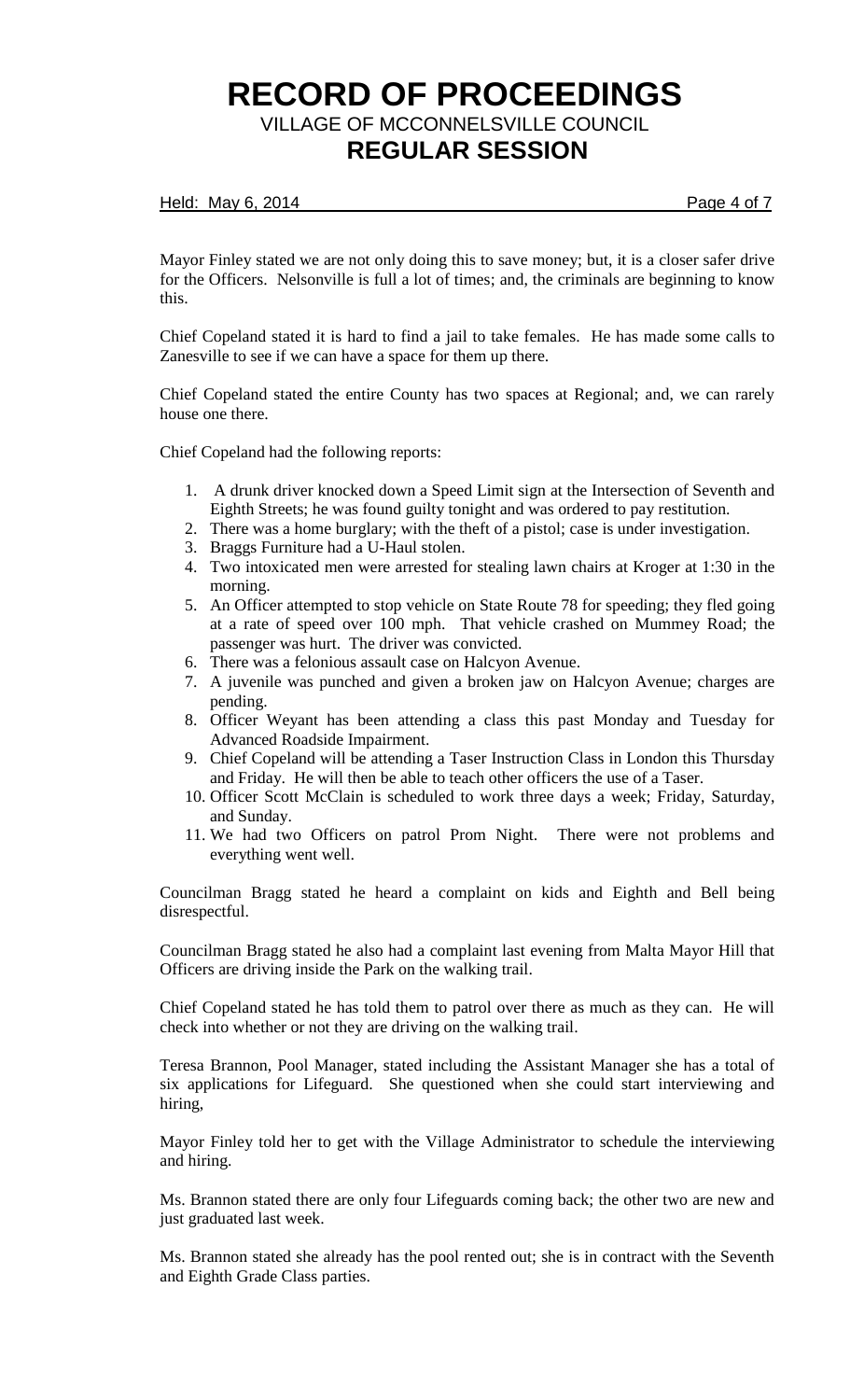### Held: May 6, 2014 **Page 5 of 7**

# **Recreation & Buildings Committee**

Councilman Robison questioned what we were going to do with the office front next door; advertise?

Mayor Finley stated he was waiting to hear what Council decides to do.

Councilman Dille reported he has talked to James Hoskinson; he has nets for the baseball facility (at the Park). These will help the building from being hit with the balls.

Village Administrator Thompson reported he received a phone call this week regarding a grant that has expired. It was applied for in 2011 for putting greens at the Park for \$10,000.

Village Administrator Thompson reported we also have another Grant outstanding for the lift chair and painting at the pool for around \$8,000. The painting was completed with other monies; and, he was waiting for a report from the Historical Society in order to complete it.

Village Administrator Thompson stated we have a couple options; repurpose the money and ask for extensions on each Grant or turn it back in and it will go back to Morgan County to be reapplied for. Village Administrator Thompson stated if we repurpose the money and ask for an extension we will lose points when it comes around to be applied for again. He does not know to what extent it would be.

Village Administrator Thompson stated since we were the only applicants, we do not have to use the money for the putting greens; nor, the lift chair.

Discussion was made on some improvements that could be made at the Pool with the money.

Mayor Finley asked Council what did they wish to be done; repurpose the money on both grants, or turn it back in.

Village Administrator Thompson reminded them this was a 75/25 grant.

Councilwoman Gessel asked Village Administrator Thompson what his recommendation was. Village Administrator Thompson stated he hated to see money go back.

Councilman Robison made a Motion to repurpose the money on both Grants; and, ask for an extension, seconded by Councilman Bragg.

Votes were: Councilman Tom Bragg, Aye; Councilman Darrell Newton, Aye; Councilman Terry Robison, Aye; Councilman Mark Dille, Aye; Councilwoman Michele Blackburn, Aye; Councilwoman Mary Gessel, Aye.

Village Administrator Thompson stated he will get back to Council on the details after he has discussed it more with ODNR.

Village Administrator Thompson reminded Council we also currently have an ODNR Grant for the boat docks.

# **Streets & Alley Committee**

Councilman Newton stated he has scheduled a Streets and Alley Committee Meeting on May  $12<sup>th</sup>$  at 6:00 P.M. to be held here in Council Chambers.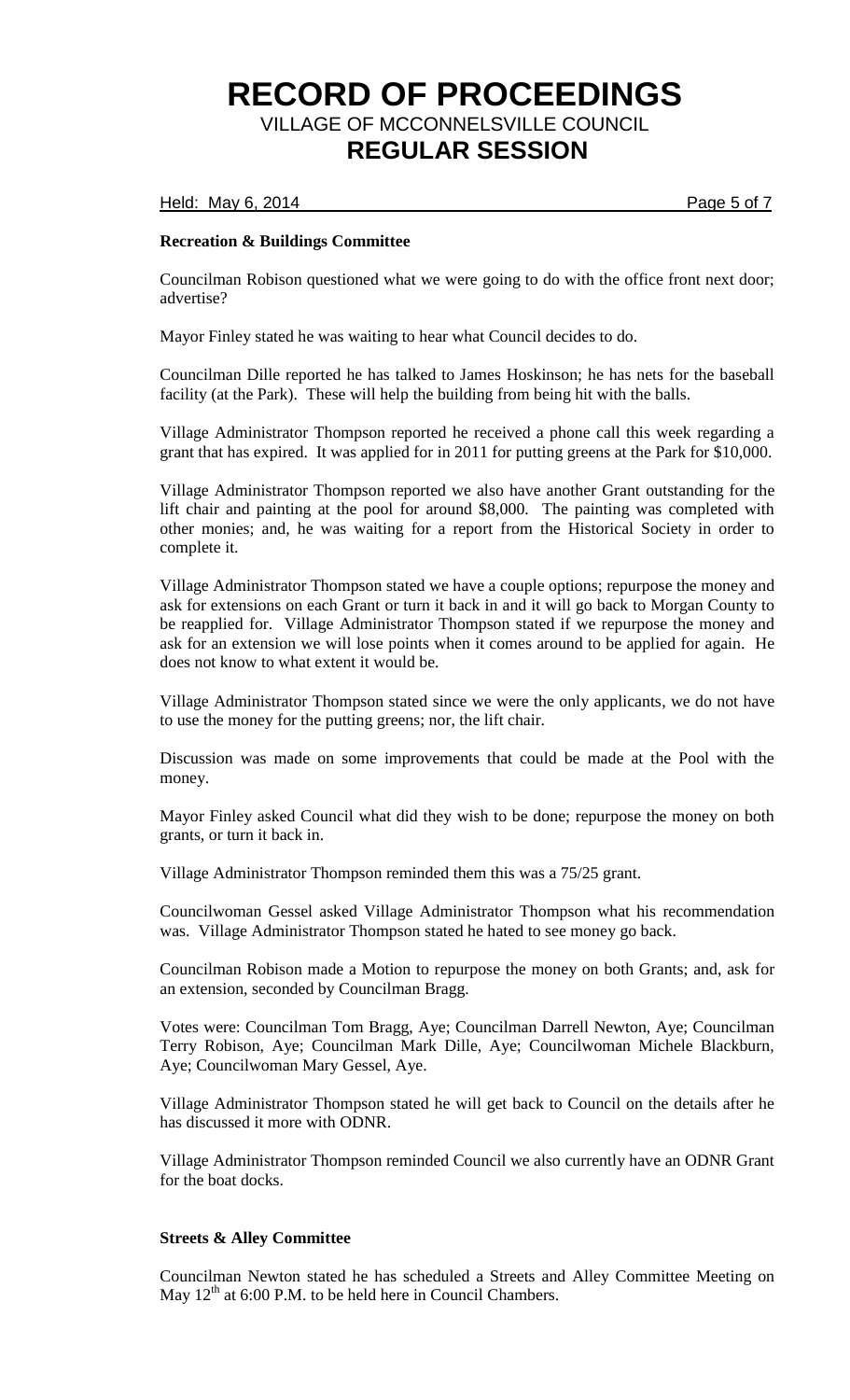## Held: May 6, 2014 **Page 6 of 7**

Councilman Newton requested not to receive a bill sheet in advance; to just receive it when they came for the meeting since it normally has to be updated.

Mayor Finley stated the reason for it coming out in their packets was to give them time to review the bills more thoroughly and bring any questions they might have to the meeting.

Councilman Newton stated in reviewing our Water Agreement with Malta, our late penalty is five percent; we currently have a ten percent penalty to our Village Residents that are late. Councilman Newton does not feel our residents should pay a higher penalty than the Village itself would if paying late. Councilman Newton asked the Public Utilities Committee to review this matter.

Councilman Newton stated there is an amendment to our current Income Tax Ordinance he feels is not right and would like to see it repealed. This matter was turned over to the Finance Committee for review.

Councilwoman Gessel questioned if we have an Ordinance pertaining to handicap scooters. It was noted just through the Ohio Revised Code.

Councilwoman Gessel stated she has been receiving complaints about their yards where the Gas Company completed work last year. It was noted they would need to contact Columbia Gas if they have a complaint.

Councilman Robison stated he has received a complaint regarding the lot at Ninth and Union.

Councilwoman Blackburn stated she has received a complaint of rats and creatures coming in and out of a house by the Library.

Mayor Finley stated they will need to address this with regards to the Property Maintenance Ordinance.

# **Economic Development Committee**

Councilwoman Blackburn reported there was another meeting regarding the "Festival". Those in attendance were Ginny Bond, Michele Lockwood, and herself. They are looking to get a sponsor for a band up and place it on the Courthouse stairs; hold the parade later in the evening; and, then the fireworks later in the night. They are working on and receiving donations.

Councilwoman Blackburn wanted to remind everyone the Extravaganza is at the end of the month.

# **Public Utilities Committee**

Councilman Bragg reported the Joint Utility Committee met yesterday evening.

Village Administrator Thompson reported the UV is up and running at the Sewer Treatment Plant.

## **Finance Committee**

Councilman Robison stated he will check his schedule and then set up a Finance Committee Meeting.